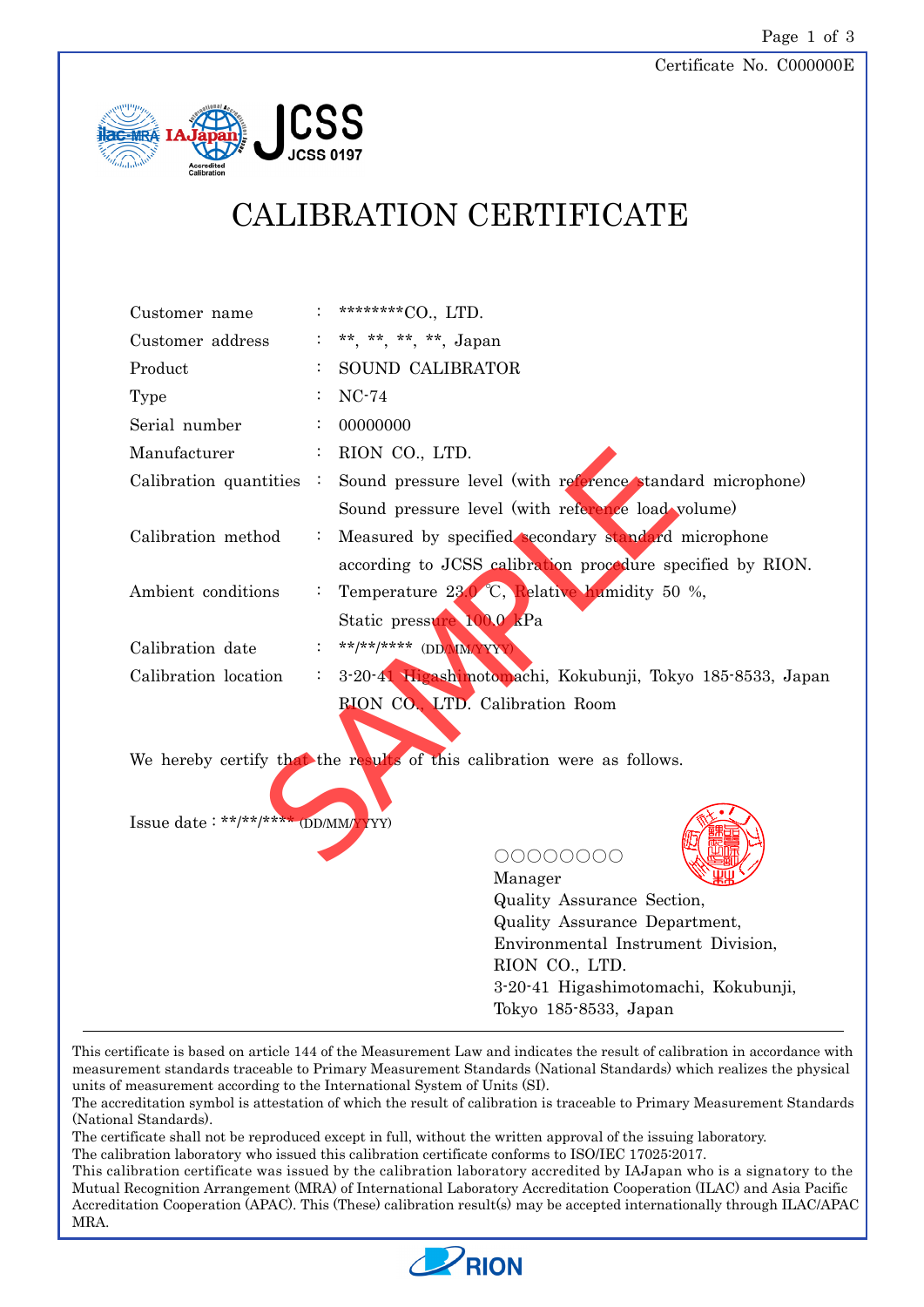Certificate No. C000000E

### CALIBRATION RESULT

1. Sound pressure level (with reference standard microphone)

| Measured | Expanded       |  |
|----------|----------------|--|
| value    | uncertainty *1 |  |
| 94.25 dB | $0.09$ dB      |  |

Specified secondary standard microphone:  $Type$  : 0000 Serial number : 0000000 Reference Sound pressure  $: 2 \times 10^{-5}$  Pa

2. Sound pressure level (with reference load volume\*2)

For calibration, the referred measured value (Sound pressure level(with reference load volume)) should be used. (See "INSTRUCTION MANUAL" of NC-74)

| rul candiadul, die reierred measured vange wuund prosule ie<br>volume)) should be used. (See "INSTRUCTION MANUAL" of N |                |  |
|------------------------------------------------------------------------------------------------------------------------|----------------|--|
| Measured                                                                                                               | Expanded       |  |
| value                                                                                                                  | uncertainty *1 |  |
| 94.00 dB                                                                                                               | $0.10$ dB      |  |
| Reference load volume *2: 1025 mm <sup>3</sup><br>Reference Sound pressure : $2 \times 10^{-5}$ Pa                     |                |  |
| Defines an interval estimated to have a level of confidence of appro                                                   |                |  |
| Coverage factor $k=2$                                                                                                  |                |  |
| Effective load volume of microphone at reference condition of NC-7                                                     |                |  |
| (Equivalent to the effective load volume of the types of UC-27 and I                                                   |                |  |
|                                                                                                                        |                |  |

\*1 Defines an interval estimated to have a level of confidence of approximately 95 %. Coverage factor  $k=2$ 

\*2 Effective load volume of microphone at reference condition of NC-74 (Equivalent to the effective load volume of the types of UC-27 and UC-53A (using with 1/2-inch adapter NC-74-002))

Calibration result is the calibration value in ambient conditions during calibration.

Important:

The sound pressure level of the sound generated by NC-74 depends on the effective load volume of the microphone. (See "INSTRUCTION MANUAL" of NC-74)